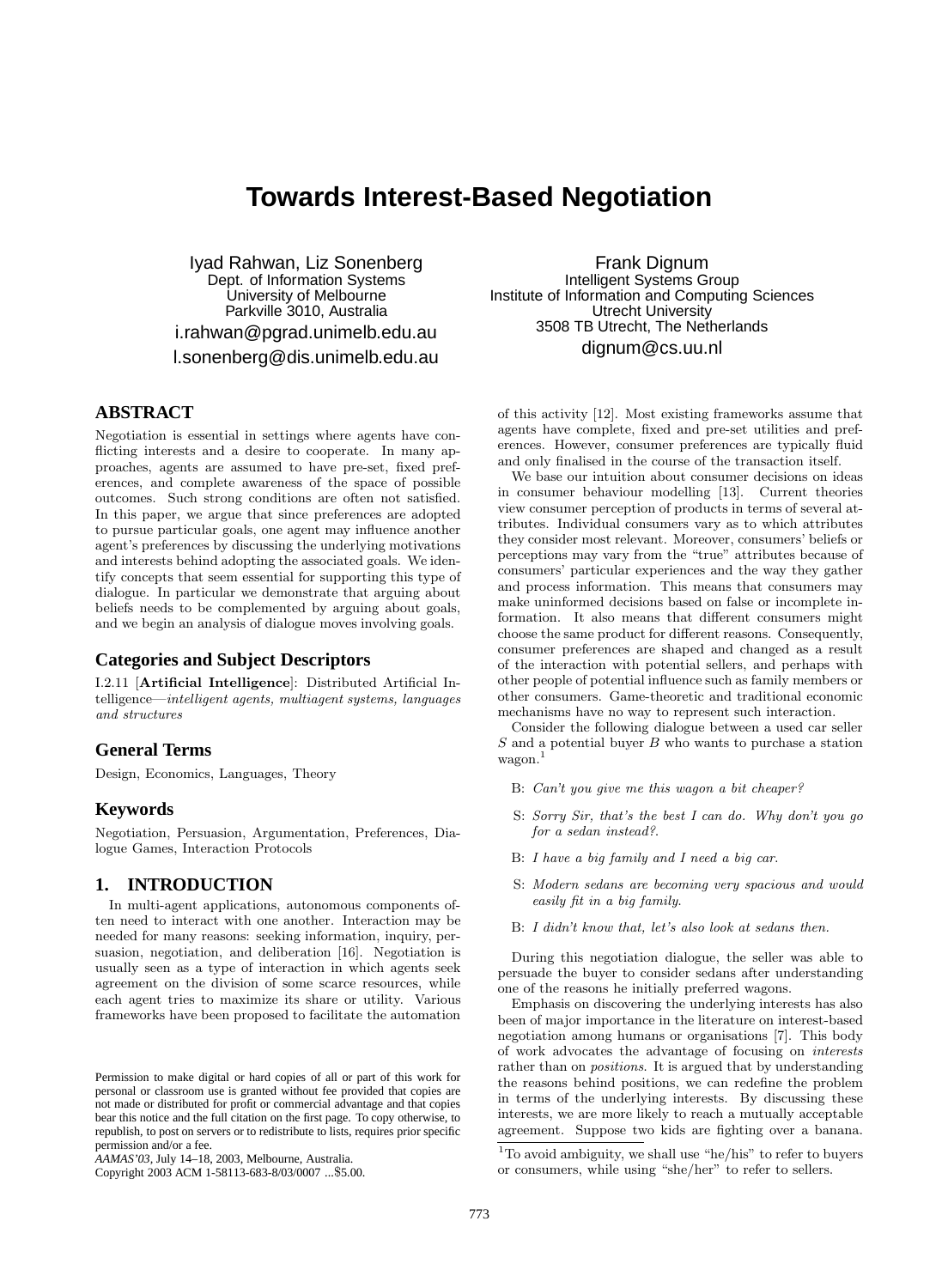One of them might actually want to eat it, while the other naughty one wants the peel in order to get the teacher to slip over. By exchanging these reasons, the two kids might reach an agreement that was not initially possible.

This paper advances the state of the art of automated negotiation in two important ways. Firstly, it introduces the first formal account of interest-based negotiation, in which one agent may influence another agent's preferences by discussing the underlying motivations for adopting the associated goals. To achieve that, it presents the fundamental structures and needed in the decision model. Secondly, the paper provides an account of the types of arguments that can be presented against a particular goal and how they can influence the agent's adopted goals, and consequently its preferences. It then introduces a set of dialogue moves that facilitate this type of interaction and demonstrates these moves through an example discourse between a car seller and a potential buyer.

The paper is organised as follows. In the next section we discuss the fundamental differences between arguing about goals and beliefs. In section 3 we show which types of supports exist for goals and how they lead to different goal preferences. Section 4 discusses different ways to attack goal supports and subsequent changes in goal preferences. In section 5 we indicate some locutions and dialogue rules which are exemplified in section 6. Some areas for future research are described in section 7.

# **2. ARGUING ABOUT GOALS VS. ARGU-ING ABOUT BELIEFS**

It has been proposed that frameworks and mechanisms for argumentation can be used to support negotiation [2, 14]. One observation about such frameworks is that they are based on concepts in argumentation about beliefs [3, 6], which are about the establishment of truth, as opposed to arguing about goals, which is about the establishment of choice. The reason behind this, we suggest, is that most of the early work on argumentation was aimed at applications in legal reasoning, where dialogue aims at reaching an undefeated truth [9], or medical reasoning, where dialogue aims at reaching the most reasonable diagnosis [8]. In trading environments, however, the objective is the fulfillment of needs. In what follows we demonstrate, by analysis of a number of examples, that arguing about goals requires a different approach to arguing about beliefs.

We use  $H \vdash p$  to denote that the minimal set of beliefs H logically implies proposition  $p$  (i.e. using some consequence relation  $\vdash$  we can construct a *tentative* proof for p by using elements of  $H$ ).  $H$  is called the *support* of the argument, and p its conclusion. An undercutting argument is an argument for the negation of an element of  $H$ ; a rebutting argument is an argument for the negation of the conclusion  $p$ .

Now we identify some key differences between goals and beliefs that shape the later analysis.

#### **2.1 Informational vs. Motivational**

First, note a fundamental difference in the nature of beliefs and goals. Beliefs are informational and therefore, in principle, can be checked against the current world for their correctness. Goals, on the other hand, are motivational and therefore by nature intrinsic to an agent. The correctness of a goal does not follow from the state of the world, but from the attitudes of the agent only. So, one might be able to establish that another agent's belief is not correct; but can

only attempt to establish that a goal seems unachievable, not useful, unsupported, etc. but not incorrect.

# **2.2 Objective vs. Subjective Resolution**

As noted earlier, when people argue about belief they aim at reaching the truth, which is somewhat objective and independent from what the participants initially believe. Moreover, as conflicts among beliefs arise, the resolution is usually performed by comparing the structures of the supporting arguments for the conflicting claims [6] or using a preference relation over the elements of the support (i.e. the content as opposed to the structure) [1]. However, when we deal with goals, an agent might adopt a goal or a subgoal for purely subjective reasons, and might be unwilling (and should not be expected) to drop that goal based on rational arguments in the sense usually seen with beliefs.

If a car is clearly red, it would be difficult (and hopefully impossible) for an agent to maintain a belief that the car is green. However, it would make sense to allow a buyer to maintain the goal of getting a green car, and reject any opposing argument on the basis of subjective judgement alone. After all, colour taste is a personal matter.

#### **2.3 Argumentation Objective**

The objective behind the argumentation process is a major difference between arguing about beliefs and goals. When arguing about beliefs, the main goal of the discourse is to persuade the other agent that its belief cannot be supported. However, when arguing about goals, an agent attempts to persuade another of adopting alternative goals. To illustrate this difference, consider the following dialogue.

B: I believe Emirates airlines offers a free stopover because it is the holiday season.

which the seller might attempt to undercut:

S: Actually it is not the holiday season because it is July in Australia.

Clearly, the seller's goal is to persuade the buyer to drop or reverse his belief. She is effectively saying "I think you should not believe  $x$  anymore because of such and such". Now, consider the following example, which deals with goals.

B: I would like to fly with Emirates airlines because this means I will pay little money and arrive quickly.

The travel agent might attempt to convince the customer to fly with Qantas airlines instead. To do that, she might show one downside of choosing Emirates:

- S: But flying with Emirates means changing your flight arrangements isn't very flexible.
- or she might attempt to make Qantas more appealing:
- S: But if you fly with Qantas instead, you get cheap upgrade to business class.
- or she might correct a misconception:
- S: Actually flying with Emirates can be quite expensive if you factor the insurance cost.

Obviously, it is in the seller's interest to convince the buyer to fly with Qantas (e.g. she gets a higher commission). This is what motivates the argumentation process.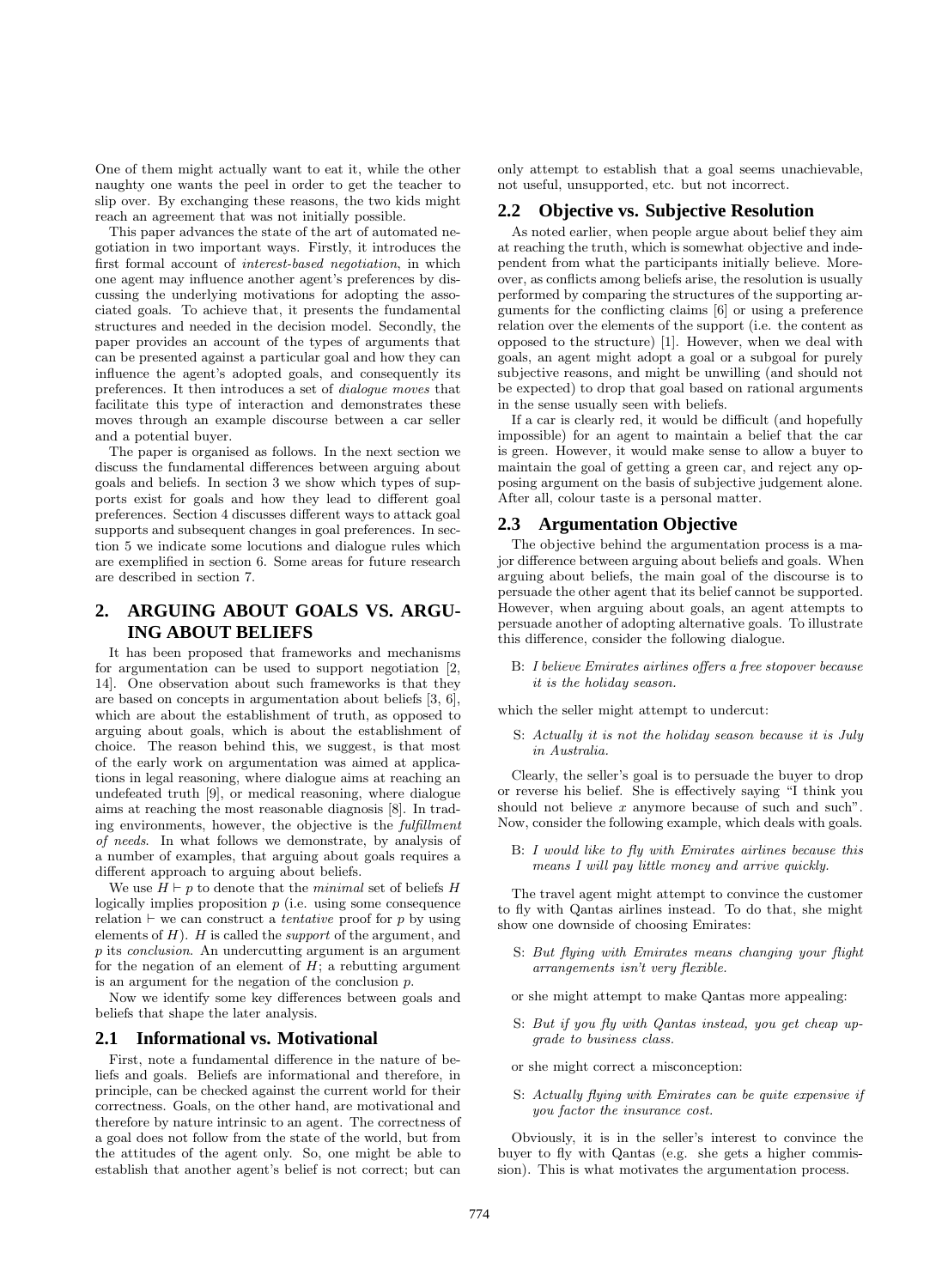## **2.4 Derivability vs. Instrumentality**

The nature of the relationship between the support and the conclusion of an argument differs when arguing about goals and beliefs is related to . In belief argumentation, one belief is derivable from a set of beliefs if we can construct a tentative proof that takes the set of beliefs as premises and derives the new belief as a conclusion using logical implication. On the other hand, one goal cannot logically imply another goal. But a goal can be said to be instrumental in achieving another goal (or set of goals). Moreover, there are many reasons for choosing or not-choosing a goal, such as as feasibility, ethical considerations, costs/benefits, etc. These dimensions are relevant to choosing goals, but not beliefs.

## **2.5 Support vs. Purpose**

The above distinction also leads to an important issue relating to the direction of reasoning about beliefs and goals. With goals we cannot only argue about what is instrumental to achieve a goal, but also about the superior goals that this goal achieves. For example, to prevent an agent from achieving a goal  $g = buyTicket$ , we could look at the set of subgoals  $SubG = \{goTo Agency, payMoney\}$  that need to be fulfilled to achieve q, written  $achieve(SubG, q)$ . If one of these subgoals is prevented (say there is not enough money), then the goal  $g$  is prevented. Another way is to look at what supergoals  $SuperG = {goSydney}$  our goal g contributes to (or is instrumental for), written  $instr(g, SuperG)$ . If we can persuade the agent that goals in SuperG are not worth achieving (say the conference in Sydney was cancelled), the agent will have no reason to pursue  $g$  anymore (i.e. the agent would no longer have a reason to attempt to achieve the goal of buying a ticket since the main goal behind that, namely going to Sydney, is no longer a goal). The reasoning in the two cases goes exactly in the opposite directions.

With beliefs, on the other hand, reasoning occurs in one direction, namely from the premises (i.e. initial beliefs) to the conclusion (i.e. the new belief). The reason behind this difference is that beliefs are not purposeful. One cannot form a belief only for the purpose of forming other beliefs, but it is natural to form a goal for the sake of achieving other superior, more fundamental goals. This distinction is crucial to the way arguments are formed for beliefs and goals.

Another important point is that when arguing about beliefs, one cannot attack the relation between premises and conclusions imposed by the consequence relation  $\vdash$ . This is because the relation is defined in terms of the rules of inference, which are fixed and usually agreed upon. In goals, however, one should be able to attack the assumption that one goal is instrumental to achieving another goal.

#### **2.6 Inconsistent Beliefs vs. Alternative Goals**

Another main difference between arguing about beliefs and goals is in the way conflicts are defined. This further shows that existing frameworks for arguing over beliefs cannot be directly adapted for dealing with goals.

When arguing about beliefs, if we have  $H \vdash a$  and  $H \vdash b$ , then a and b are necessarily consistent (because they both follow logically from the same set of premises). If  $a$  and  $b$ happen to be inconsistent, then there is something fundamentally wrong in our reasoning process. On the other hand, we might have two goals supported by identical reasons, be conflicting in some sense, yet pose no problem. Consider the following two statements by a customer.

 $B: I would like to fly with **Emirates** because they are$ 

cheap and offer good service.

#### B: I would like to fly with **Qantas** because they are cheap and offer good service.

Even though the support of both arguments is identical (one might fly with Emirates or Qantas for the same reasons), and the conclusions are in a sense inconsistent (one cannot adopt the goals of flying with Emirates and Qantas at the same time), we do not encounter a problem as with beliefs. The goals of flying with Emirates and Qantas are seen as "alternatives" for achieving the superior goals of paying less and getting good service. This shows how dependencies between goals and subgoals are different from those between conclusions and premises.

## **3. AGENTS AND GOAL SUPPORT**

We now define the components of the agents and discuss the relevant elements of the goal support, i.e. what it is that makes an agent adopt a particular goal, and capture them in a more formal fashion. We discuss the types of supports independently and only link them informally to argumentation. We shall leave the discussion about how exactly they can be attacked or defended to the next section.

Definition 1. We define an agent  $i$  to be a tuple:  $\langle KB_i, IG_i, AG_i, Cap_i, Role_i \rangle$ 

where  $KB_i$  stands for the beliefs of the agent,  $IG_i$  stands for the set of intrinsic goals of the agent (it's desires),  $AG_i$ stands for the set of adopted goals of the agent (or it's intentions),  $Cap_i$  is the set of the capabilities of the agent and  $Role<sub>i</sub>$  is the role that agent *i* enacts.

We will not get into a formal definition of roles but suffice to say that roles can be defined by their goals, norms, interaction rules and relationships to other roles. We only use  $RoleG(r)$  here to denote the set of intrinsic goals of the role r. See [5] for more details on agents and roles.

We assume that an agent is introspective and therefore the knowledge base contains beliefs about it's own goals, capabilities, role and the relations between them.

Definition 2. The knowledge base for agent i denoted  $KB_i$ consists of the following:

- 1. A (possibly inconsistent) set  $Bels<sub>i</sub>$  of belief formulae defined using Bels (the set of all possible beliefs). These are called *basic beliefs* to distinguish them from other types of beliefs involving relations among beliefs and goals.
- 2. A set  $IGoals_i \subseteq Goals$  of intrinsic goals the agent is aware of. (where Goals is the set of all possible goals).
- 3. A set of statements of the form  $justify(B, q)$  where  $B \subseteq Bels_i$  and  $q \in Goals$ .
- 4. A set of statements of the form  $achieve(SubG, q)$  where  $SubG \subseteq Goals \cup Cap$  and  $g \in Goals$ .
- 5. A set of statements of the form  $instr(g, g')$  where  $g, g' \in$ Goals.
- 6. A set of statements of the form  $conflict(g, g')$  that explicitly denote pairs of conflicting goals, i.e. goals that cannot be achieved simultaneously.<sup>2</sup>

<sup>&</sup>lt;sup>2</sup>Note that conflicts between goals might involve more subtle dependencies, and may not in fact be represented using an explicit relation. We therefore assume that conflicts can be detected through a separate mechanism (e.g., [15]).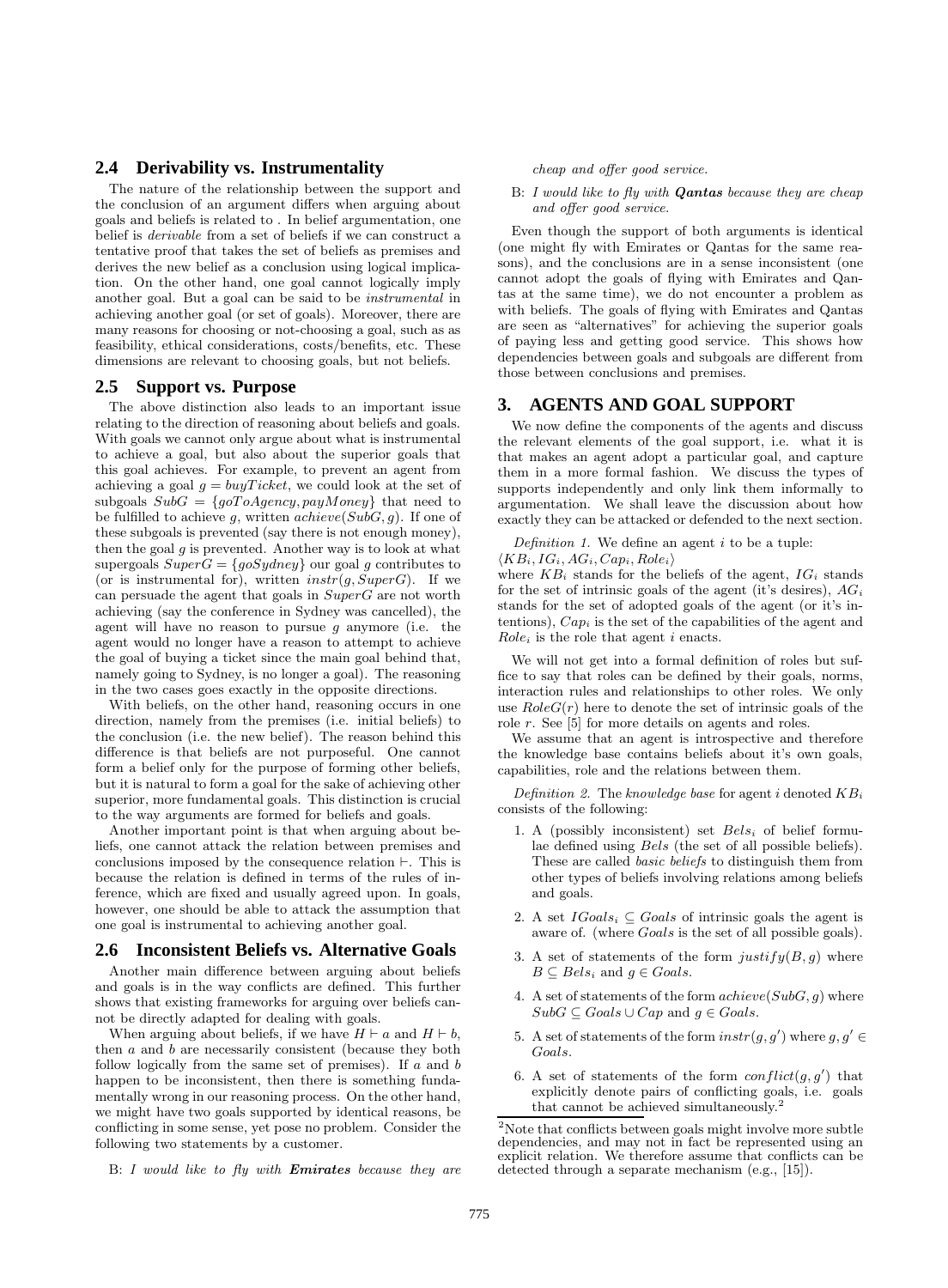- 7. A set of statements of the form  $altGoal(g', g'')$  such that g' and g'' are top level *intrinsic* goals (i.e.  $\sharp x$ where  $instr(g', x)$  or  $instr(g'', x)$ ). g' and g'' are viable alternatives (i.e. either of them suffices).
- 8. A role  $Role<sub>i</sub>$  that the agent plays.

As can be seen from the above definition, each goal is supported by different types of beliefs. Each goal has some purpose(s) and some justification(s). The purpose of a goal can either be to achieve a superior, more fundamental goal or it can be an intrinsic goal of the agent. In the latter case the purpose follows from the role the agent plays (or the social relation between the agents). For example, an agent that adopts the role of a buyer in a travel agency has the intrinsic goal of buying a ticket. The reason behind the adoption of this goal can be extracted from the reason of the agent to adopt this role.

The justification of a goal also comes from different sources. We follow Habermas [10] to distinguish three spheres of justification, the subjective, the objective and the normative one. In the subjective sphere the justification of a goal comes from the fact that the agent believes that the goal can be achieved (it has a plan that it believes is achievable). In the objective sphere the justification comes from beliefs that justify the existence of the goal. So, the agent believes that the world is in a state that warrants the existence of this goal. Finally, justifications from the normative sphere come from the social position and relations of the agent. E.g. as a director of a company, an agent is responsible for increasing profits, and also for the well-being of his/her employees.

Formally we define the support of a goal as follows:

Definition 3.  $H = (SuperG, r, B, SubG)$  supports goal q, denoted as  $support(H, g)$  for agent i if

- SuperG is a set of goals such that  $\forall x \in SuperG,$  $instr(g, x) \in KB_i,$
- $-g \in AG_i$ ,
- B is a set of beliefs such that  $justify(B, q) \in KB_i$
- SubG is a set of goals such that  $achieve(SubG, g) \in$  $KB_i$ .

A goal argument is a tuple  $\langle H : g \rangle$  where g is a goal and  $support(H, q).$ 

Note that, contrary to an argument for a belief, the goal does not "logically" follow from the support! To make this distinction between a goal argument and a belief argument clear we shall use  $\mathbb F$  (rather than  $\mathbb F$ ) to represent the support relation. So we shall write the above relation as:

$$
(SuperG, r, B, SubG) \Vdash g
$$

In the following subsections we will briefly discuss each of the elements that support the adoption of a goal.

#### **3.1 Goals and Beliefs**

Consumer goals are often linked to their beliefs. For example, a person with the goal of purchasing a big car might base that goal on the belief that he has a big family. A person with the goal of travelling to Sydney might base that on a belief that an important conference will be held there. The beliefs can be seen as the *context* in which the goal holds, and we can say that the beliefs justify the goal. If the context turns out to be unsatisfied, the agent would no longer have a reason to keep its goal. We denote the relation between a goal  $g$  and a (possibly empty) set of beliefs  $B$  that form its justification or context by  $justify(B, g)$ .

This relation between beliefs and goals is closely related to the notion of conditional goals as introduced by Cohen and Levesque [4]. However, the notion of justification is stronger than that of conditions for goals. The latter are only effective when a goal already exists. The goal will be dropped when the condition is no longer valid. Simplistically (but illustrative) this could be modelled as:  $\neg b \implies \neg g$ . Justifying beliefs, however, have a causal link to the goal to the effect that they influence the adoption of the goal. This could be modelled as:  $b \implies q$ .

#### **3.2 Goals and Subgoals**

Another important factor that influences the adoption of a goal is the set of resources (or subgoals) that are needed to achieve that goal. This idea was initially explored in an argumentation setting in [14] and later in [2] where the conclusion is an intention and the support is a tentative plan for achieving that intention (the plan may also contain assumptions about beliefs). They propose the use of existing techniques in belief argumentation and give it different meaning. For example, an undercutting argument (i.e. an attack on the support) means that one of the resources in the support is not available. A rebutting argument means the other agent has a conflicting intention.

Here is an example of the goal/plan relationship. In order to achieve the goal of going to Sydney, an agent might have to purchase a ticket and sort out accommodation. If, after checking his account balance, the agent discovers he does not have sufficient funds, he can no longer buy a ticket and must drop the goal of going to Sydney (unless an alternative plan is found, say by borrowing from a friend). We use  $achieve(SubG, g)$  to denote the relation between a goal g and the set  $SubG$  of resources (or subgoals) that need to be acquired (or achieved) in order for  $g$  to be achieved. If  $SubG$ is defeated, g is no longer achievable and must be dropped.

#### **3.3 Goals and Supergoals**

Consumers often adopt particular non-basic goals because they believe these help them achieve their more basic, superior goals. For example, a car buyer might adopt a goal of getting a car with airbags because that helps him achieve a more basic goal of being safe. Similarly, an academic might adopt the goal of going to Sydney in order to fulfill the more fundamental goal of presenting a research paper. If the goal of presenting the paper is dropped, its subgoal of travelling to Sydney must also be dropped. Note that the goal of going to Sydney is not assumed to be neither necessary nor sufficient, but rather only *instrumental* to achieving the supergoal (which is a weaker statement). To present a paper, one also needs to prepare the presentation slides, pay the registration fee, and so on.

We use the relation  $instr(g, SuperG)$  to capture the fact that the achievement of goal  $g$  is instrumental towards the achievement of a non-empty set of superior goals  $SuperG$ . Instrumentality means that the goal belongs to (or belong to a sub-plan of) a plan that achieves the supergoal. Formally:

 $instr(g, SuperG)$  iff for each  $s \in SuperG$ , there is a set of

 $3$ Note that the "instr" is weaker than the "achieve" relation. The latter is a sufficient plan for fulfilling a goal, while the former is only contributing to the goal.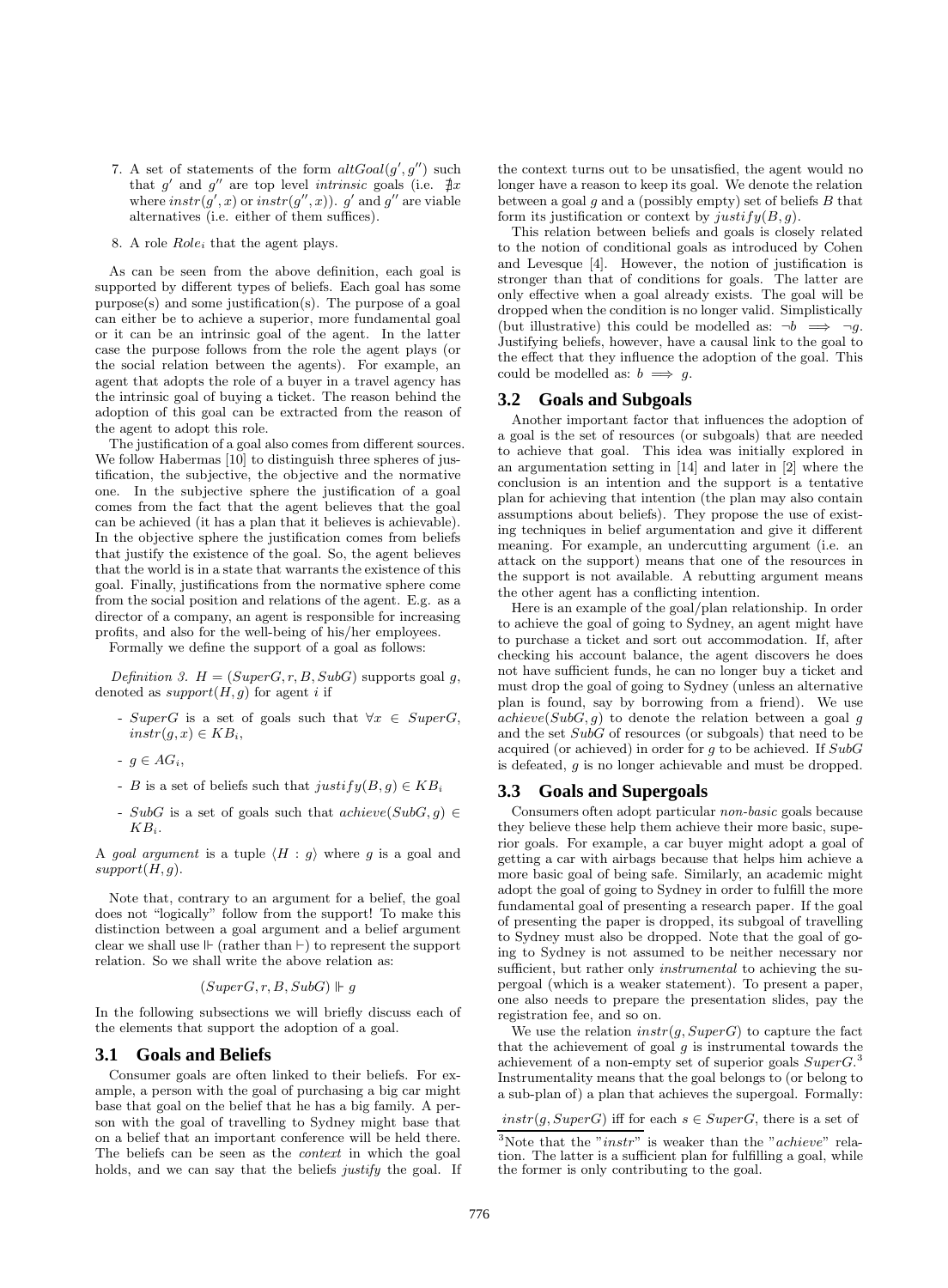goals X such that either (i)  $q \in X$  and  $achieve(X, s)$ ; or (ii)  $g \in X'$  and  $achieve(X', s')$  and  $instr(s', s)$ .

The above example can now be represented as follows:

instr(goSyd, presentPaper) achieve({goSyd, prepareSlides, payFee}, presentPaper)

Moreover, finding an alternative means for achieving the supergoal (say presenting at a local conference) might also, in a sense, weaken the initial goal. For example, suppose an alternative plan was presented that achieves the goal of presenting a paper by attending a conference in Perth.

achieve({goPerth, prepareSlides, payFee}, presentPaper)

The existence of this alternative plan can potentially cause the agent to drop the goal  $q \circ Syd$  because it is no longer essential for achieving the supergoal. Which plan the agent selects (and hence, which goals it ends up adopting) depends on a comparison between the alternative plans. This might be based on the cost of adopting the plan. In our example, travelling to Sydney costs more money, and would hence be a less preferred plan. We assume that a decision mechanism exists that allows agents to perform such comparisons.

#### **3.4 Goals and roles**

Finally, justification of a goal can follow from the role an agent plays. Some goals are intrinsic to certain roles and therefore performing the role is in itself a justification for adopting the goal. For example, the travel agent has an intrinsic goal of selling flights to customers.

Sometimes the justification does not follow from the role itself, but rather from the combination/relation of the role with some other roles. For example, a parent might justify behaviour (like telling the child to shut up) towards a child just by stating that he/she is the parent. The same behaviour could not be justified like that towards a partner.

Although roles play an important part in justifying goals in more complicated dialogues, we will not use them in this paper. First, because adequate formalisation would need more accurate formalisation of the basic social concepts involved like "power", "rights", etc. Secondly, the dialogues in which these concepts play a role are very complicated and do not occur in the simple examples explored so far.<sup>4</sup>

#### **3.5 Adopting a goal**

Having discussed the different supports for goals, we are now in a position to define the mechanism for agents to adopt goals.

In cases of conflict, the agent must be able to choose between conflicting goals. Moreover, the agent needs to be able to choose among alternative plans towards achieving the same goal (or set of goals). The fact that two alternative plans exist for the same goal can be represented by having two statements  $achieve(SubG_1, g)$  and  $achieve(SubG_2, g)$ . So, the agent needs a mechanism that allows it to generate, from its knowledge base, the set of goals AG that it attempts to achieve.

The details of such mechanism are outside the scope of our discussion, so we view it as a black box. However, we assume that the agent attempts to maximise its utility, by considering the costs of adopting different plans as well as

the utilities of the goals achieved. One way such a mechanism might be realised is by using influence diagrams [11] to model the different types of support for a goal as probabilistic influences. The goal(s) that are selected are those that have the "strongest" support:

Definition 4. A goal selection mechanism for agent  $i$ , denoted  $GSM_i$  takes the agent's knowledge base  $KB_i$  and returns a set  $AG_i$  of adopted goals such that  $\forall g \in AG_i$ , $\exists H$ :  $support(H, g) \land \forall g' \notin \overline{AG_i}, \forall H' : support(H', g') : H \geq H'$ 

where  $H \geq H'$  indicates that the support for g is stronger than the support for  $g'$  according to the criteria given above.

Now that we have defined the different supports of the agent's goals and how the networks of support for goals determine the preferred (and thus adopted) goals, we turn to the ways that the preferred goals can be changed by attacking the supports.

# **4. HOW TO ATTACK A GOAL**

In this section, we show the different ways in which one can attack a goal, causing it to be dropped, replaced, or even causing additional goals to be adopted. Consider the following goal argument:

> $\langle (\{presentPaper\}, \{confInSyd\},\$  ${buyTicket, arrangeAccount}$ ):  $qoSyd$

This goal argument intuitively means that the agent has the goal of going to Sydney because he believes there will be a conference there, and he would like to present a paper there. In order to achieve that goal, the agent needs to buy a ticket and arrange for accommodation.

#### **4.1 Attacking Beliefs**

There are a number of attacks an agent might pose on the beliefs in a goal argument of another agent. An agent might state any of the following:

#### 1. Attack:  $\neg b$  where  $b \in B$

An agent can attempt to disqualify a goal by attacking its context condition. This is usually an assertion of the negation followed by an argument (i.e. a tentative proof) supporting that assertion. Following our example, another agent might say that the conference in Sydney has actually been cancelled, written  $confCancelled \vdash \neg confInSyd.$ 

Effect: This type of attack triggers an argumentation process similar to the one that is purely belief based, since agents argue about whether proposition b holds. An existing model such as [1] might be used to facilitate that. If the attack succeeds, then  $Bels_i =$  $Bels_i-\{b\}$  and link justify(B, g) ceases to exist. Consequently, the goal must be dropped unless it has another justification.

#### 2. Attack:  $\neg justify(B, g)$

An agent might attempt to attack the link between the belief and the goal. The opponent might say that having a conference in Sydney does not really justify going there, written

 $\neg justify(confInSyd, goSyd)$ 

<sup>4</sup>Consequently, in the remainder of this paper, we shall not consider the use of roles in arguments. Arguments will therefore take the form  $\langle (SuperG, B, SubG) : g \rangle$ .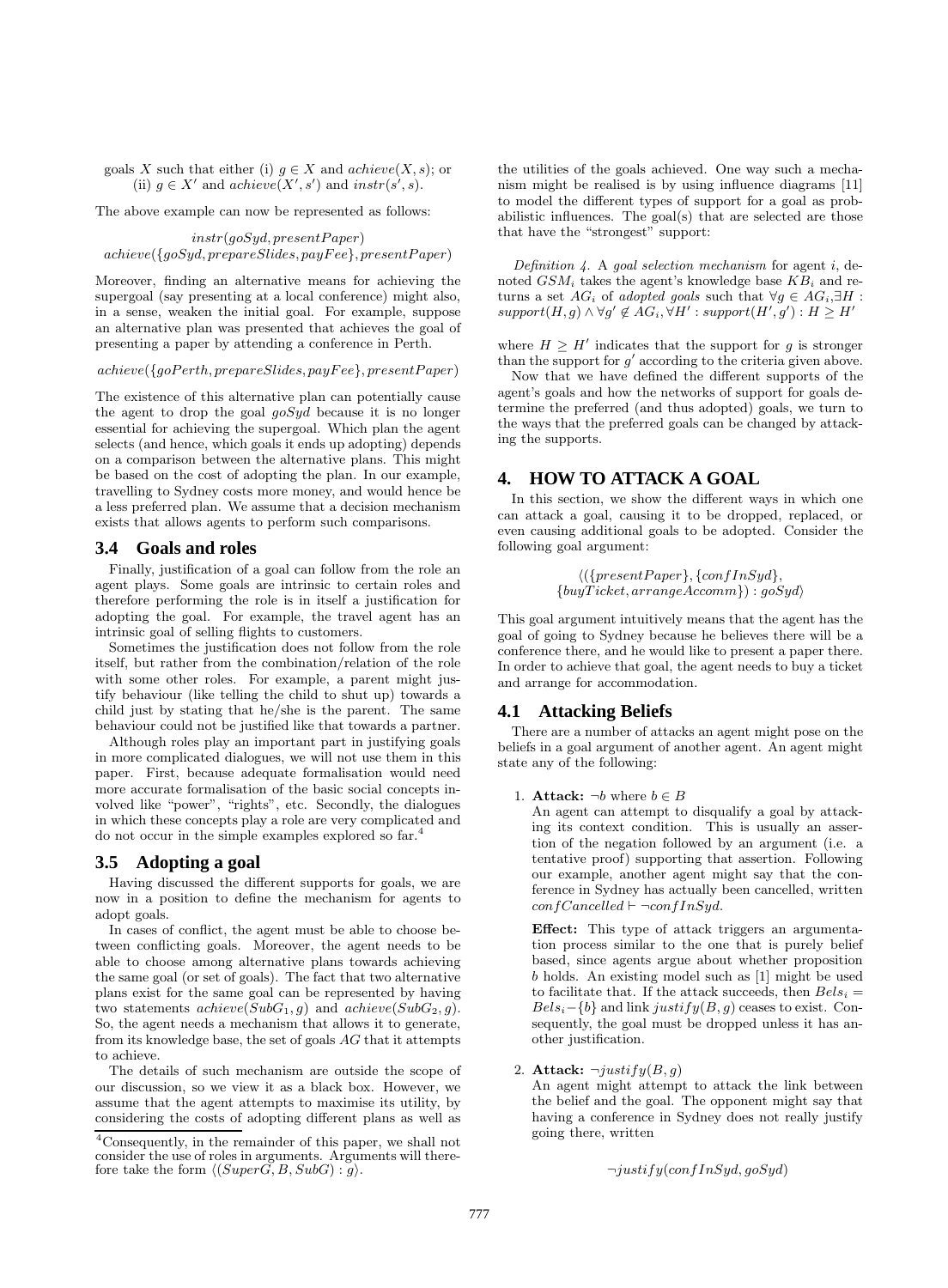The justification relation between a belief and a goal is not one that can be objectively tested. Whether such argument is accepted should be therefore based on the social relations in the agent society. For example, the head of department usually has the authority to refuse such justification. It might be that the head of department also requires a paper to be accepted in the conference in order to agree that  $q \circ Syd$  is justified.

**Effect:** justify $(B, g)$  is removed from  $KB_i$ , and the goal gets dropped unless it has a different justification.

3. Attack:  $justify(B', g')$  where  $B' \subseteq B$  and  $conflict(g, g')$ 

An agent might present another goal that is also justified by the same set of beliefs, where the two goals are conflicting. In our example, the opponent might argue that the conference in Sydney also justifies the goal of helping students prepare their presentations. Note that this type of attack requires the opponent to know about what other goals the set of beliefs justify. This information might have been acquired from the other agent in an earlier stage in the dialogue, from previous encounters, or be part of the domain knowledge. Or it might be something that the agent can impose by using its social authority.

**Effect:** The success of this attack adds  $justify(B', g')$ (and conflict(g, g') if it is not already in) to  $KB_i$  and hence requires the agent to make a decision about which goal is more important, g or  $g'$ . If  $g'$  is more preferred, then g must be dropped. If helping students conflicts with the goal of going to Sydney, then the agent must drop one of the two goals.

#### **4.2 Attacking Subgoals**

Similarly, an agent might attack the subgoals that are thought to achieve g. This might be done in a number of ways:

1. Attack:  $\neg p$  where  $p \in SubG$ :

The opponent attacks an element of the subgoals by arguing that it is unachievable. This might be because the associated resources are not available or that there are no successful plans for achieving the subgoal. In our example, the opponent might argue that the agent cannot buy a ticket due to lack of funding.

Effect: Attacking subgoals means that the achievability is undermined. As long as some subgoals remain, which together can achieve the goal, it is still potentially adopted. So to defend against this attack, the agent is required to provide an alternative plan for achieving  $p$ , or else drop the goal.<sup>5</sup> If all of these plans were defeated eventually, the goal must be dropped. This would cause all  $achieve(X, p)$  statements to be removed from  $KB_i$ .

2. Attack:  $\neg achieve(SubG, g)$ 

Here, the opponent attacks the relation between the subgoals and the goal in question. In our example, this would be done by arguing that buying a ticket and arranging accommodation are not sufficient for going to Sydney (say there are other things that need to be done as well).

**Effect:**  $achieve(SubG, q)$  is removed from the knowledge base. If no alternative plan is found, the goal must be dropped.

3. Attack:  $achieve(P, g')$  where  $P \subseteq SubG$  and  $g'' \in$  $IG \cup AG \wedge conflict(g', g'')$ 

In this case, the opponent argues that by executing (part of) the support, another adopted goal becomes unachievable. The opponent might argue that by buying a ticket, the agent would spend too much money and would no longer be able to, say, buy the proceedings. If buying the proceedings is a goal of the opponent, then there is conflict.

**Effect:**  $achieve(P, g')$  is added to  $KB_i$ . This attack again triggers a comparison between the conflicting goals and the more preferred would be chosen. Another possibility is to find an alternative plan that does not clash with the other goal, formally,  $SubG'$ such that  $P \nsubseteq SubG'$  and  $achieves(SubG', g)$ .

# **4.3 Attacking Supergoals**

These attacks can be as follows:

1. Attack:  $\neg instr(g, g')$  where  $g' \in SuperG$ : A goal argument might be attacked by arguing against the instrumentality link between it and the supergoals. In our example, the opponent might argue that going to Sydney is not actually instrumental to presenting the paper, written

$$
\neg instr(goSyd, present Paper)
$$

Effect: In defense, the agent might either present a plan P where  $g \in P$  and  $\phi(e, g')$ , i.e. to show a plan involving this goal that achieves the supergoal. Otherwise, if authority does not suffice to win, the agent must remove  $instr(g, g')$  from  $KB_i$ , which might weaken the goal and cause it to be dropped.

2. Attack: Show set of goals P such that  $achieve(P, g')$ where  $g' \in SuperG$  and  $g \notin P$ : Here, we show an alternative plan which achieves the supergoal but does not include  $g$ . The opponent might say that going to Perth (instead of Sydney) is also instrumental towards presenting the paper, written

achieve({goPerth, prepareSlides}, presesntPaper)

**Effect:**  $achieve(P, g')$  is added to  $KB_i$ . The agent compares the plan  $P$  with the existing plan for achieving  $g'$ , and based on the outcome of this comparison, g might be dropped (with the whole plan to which it belongs).

# **5. DIALOGUES ABOUT GOALS**

As discussed above, while beliefs are supported by sets of other beliefs, goals are supported by different elements. An important consequence of this difference is that the dialogue games also get more complicated. When arguing about beliefs the arguments are more or less symmetric. Both agents can attack and defend their beliefs by putting forth other beliefs, which in their turn can be attacked in the same

<sup>5</sup>Note that even in the case where an alternative plan is found, the preference can be weakened, and therefore an alternative goal might become preferred.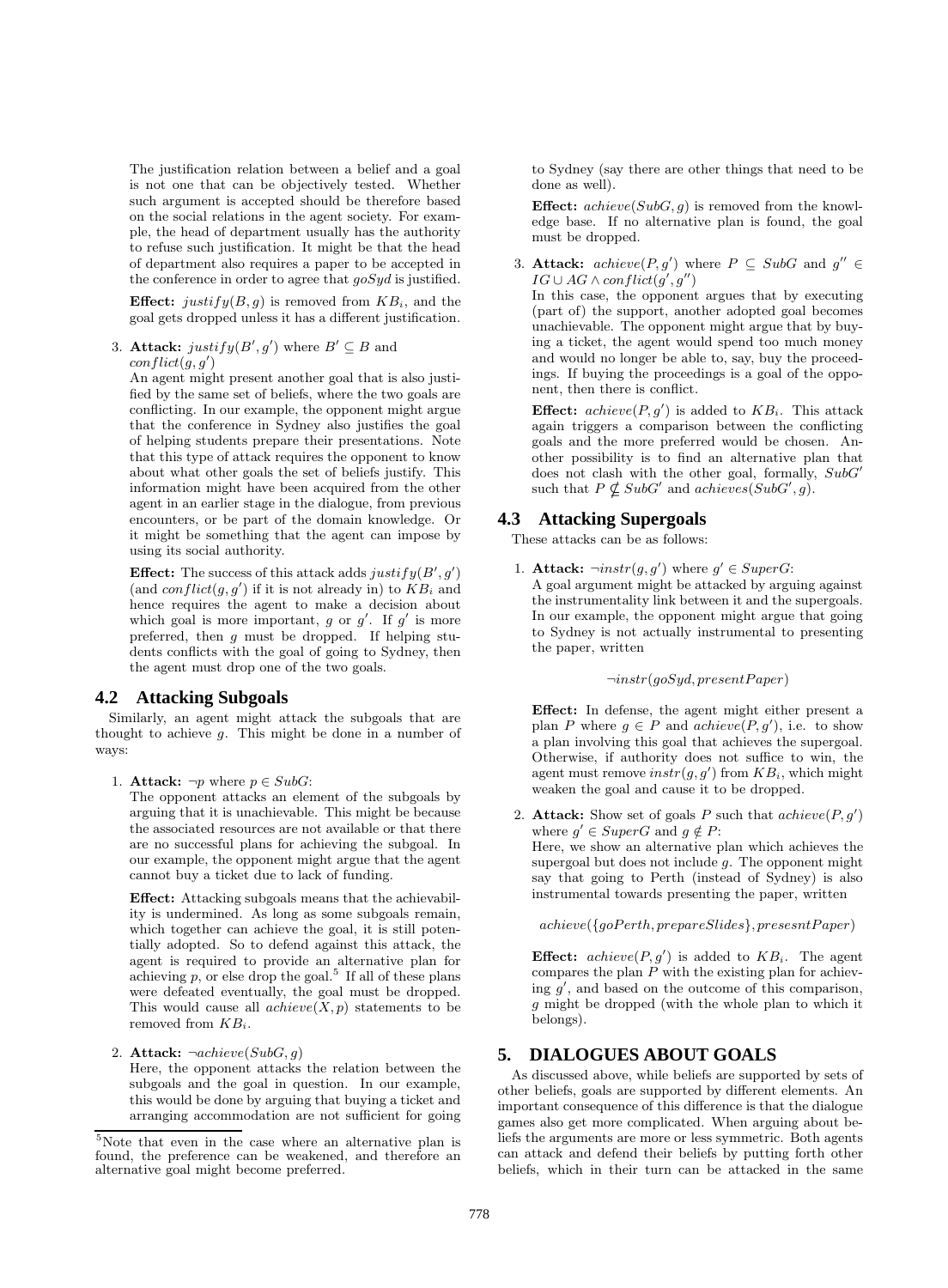way. This leads to a kind of recursive definition of dialogue games, which is always terminated at the level of the knowledge bases of the agents. In the case of dialogues over goals, this does not always hold. However, some similarities arise within the different types of justifications. The existence of a goal can be justified by the existence of another (super)goal. The same attacks can be made to the supergoal as were tried on the original goal. In this way one might traverse the whole tree of goals until an intrinsic goal of the agent is reached. The same can be done downwards for tracing subgoals. On the other hand, when beliefs that justify a goal are attacked one might get into a "classical" argument on those beliefs. What remains different, however, are the possible ways an agent can defend itself against an attack.

# **Locutions and Dialogue Rules**

We now define a number of locutions that agents can use in the dialogue. Due to space limitations, we shall not provide a complete account of these locutions and the rules that govern them. Instead, we present each locution with an informal description of its meaning. We also do not include locutions that are less relevant, such as those used in opening, closing and withdrawing from the dialogue.

- 1. ASSERT $(b)$  The agent asserts a belief b which might be either a propositional belief formula or a relational statement such as  $justify(.)$ ,  $achieve(.)$  and so on. The agent must believe the statement uttered. The other agent can respond with  $\mathsf{ACCEPT}(b)$ ,  $\mathsf{ASSENT}(\neg b)$ or with CHALLENGE $(b)$ . If b was a relational statement, the other agent's response depends on the different methods of attack as described in section 4. For example, the opponent may assert the opposite and resort to social authority to resolve the conflict.
- 2. **CHALLENGE** $(b)$  One party may not agree with an assertion made by another party. By uttering this locution, an agent asks another for the reasons behind making a belief assertion b. This must be followed by an assertion of a (possibly empty) set of beliefs H denoting b's support such that  $H \vdash b$ . In case b is a relational statement (which we assume for the moment not to have a justification itself) or is a basic belief it can only be answered by asserting social authority.
- 3.  $ACCEPT(b)$  allows an agent to explicitly acknowledge a belief formula.
- 4. PROPOSE $(q)$  is the locution that allows an agent to assert it wants to achieve  $q$  and would like the counterparty to adopt its part of achieving  $g$ . The goal might denote actions to be performed or resources to be exchanged. This locution can be followed by acceptance, rejection, or request of the support elements of g. It also can be followed by a counter proposal.
- 5. REQ-JUST $(q)$  allows one agent to ask for the justification of a goal proposed by another agent. This must be followed by an assertion involving a justify( $B, g$ ) statement.
- 6. REQ-ACHIEVE $(g)$  allows one agent to ask another about how it believes it can achieve the goal  $g$ . This must be followed by an assertion involving an  $achieve(G, g)$ statement.
- 7. REQ-PURPOSE $(q)$  allows an agent to ask for what supergoal (if any) the goal  $q$  is thought to be instrumental towards. This must be followed by an assertion involving an  $instr(g, g')$  statement.
- 8.  $\text{ACCEPT}(g)$  allows an agent to accept a proposed goal as part of the final deal.
- 9. REJECT $(q)$  allows an agent to reject an offer.
- 10. PASS allows an agent to pass a turn by saying nothing.

The inclusion of the PASS locution makes it possible to avoid strict turn taking in the dialogue. Especially after a rejection, a party may wish to continue to ask for the reasons or supports of a proposal. Also the party might want to deliver alternatives for the original proposal. Due to space limitations, however, we will not discuss these issues further.

# **6. AN EXAMPLE**

In this section, we present a more complex example which involves using some of the above locutions. This demonstrates how it may be used to capture interest-based negotiation dialogues.

Example 1. Consider the following dialogue between a buyer and a seller that was presented in section 1:

- B: PROPOSE(wagon)
- S: ACCEPT(wagon)
- $B: PROPOSE(10K)$
- S: REJECT $(10K)$
- B: PASS
- S: REQ-PURPOSE(wagon)
- B: ASSERT $(instr(wagon, bigCar))$
- S:  $ASSERT(instr({\text{sedan}}, \text{modern}), \text{bigCar})$ )
- B: PROPOSE(sedan)
- S: ACCEPT(sedan)
- B: PROPOSE $(10K)$
- S: ACCEPT $(10K)$

After rejecting a proposal to sell the wagon for \$10,000, the seller asks the buyer for the supergoal that the choice of wagon was based on. The buyer asserts that he wants a wagon because it achieves the goal of having a big car. The seller asserts that modern sedans also achieve that. A deal was facilitated that would not have been possible without arguing about the supergoal.

An alternative strategy the seller could adopt would be to challenge the adoption of the superior goal  $biqCar$  itself.

- S: REQ-JUST(bigCar)
- B:  $ASSENT(justify(bigFamily, bigCar))$
- S: ASSERT $(jusitfy(young, \neg bigCar))$